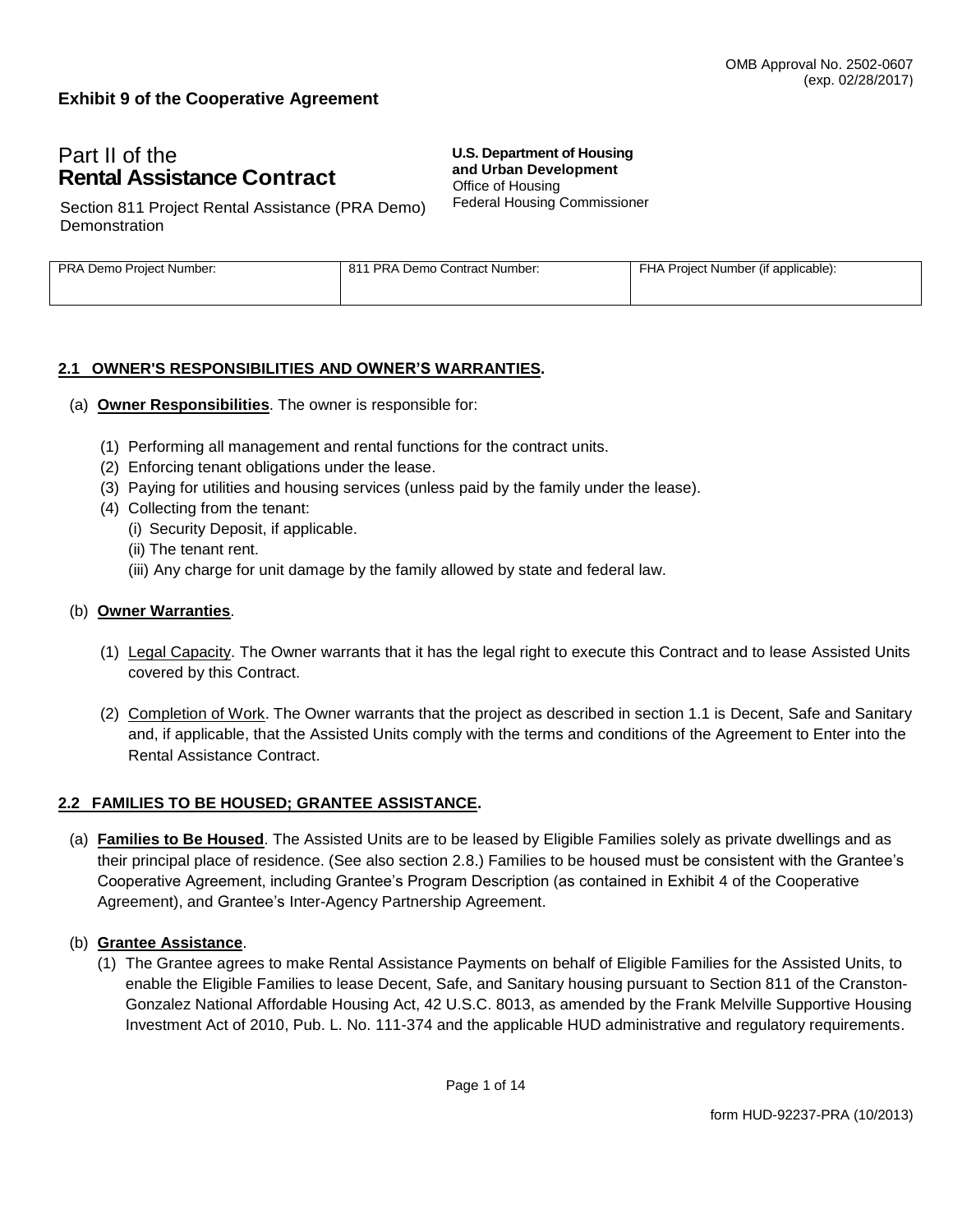(2) If there is a Utility Allowance and if the Utility Allowance exceeds the total Eligible Family contribution, the Owner shall pay the Eligible Family or the appropriate entity the amount of the excess. The Grantee will pay funds to the Owner in trust solely for the purpose of making this payment. Any pledge by the Owner of payments properly payable under this Contract shall not be construed to include payments covered by paragraph (b)(2) of section 2.2.

#### **2.3 MAXIMUM HOUSING ASSISTANCE COMMITMENT; PROJECT ACCOUNT.**

(a) **Maximum Annual Contract Commitment**. The Grantee shall not make any Rental Assistance Payments in excess of the amount identified in section 1.1(c) and Exhibit 1, Part I of the RAC, unless Grantee, at its discretion, approves Owner's request to adjust the amount of Rental Assistance Payments in cases where the Rental Assistance Payments are inadequate to provide for reasonable operating costs for the Assisted Units.

The Grantee may reduce the amount identified in section 1.1(c) where there is a reduction in the number of Assisted Units, in the Contract Rents or pursuant to any other provision of this Contract.

#### **2.4 RENTAL ASSISTANCE PAYMENTS TO OWNERS.**

#### (a) **Rental Assistance Payments on Behalf of Families**.

- (1) Rental Assistance Payments shall be paid to the Owner for Assisted Units under lease for occupancy by Eligible Families in accordance with the Contract as attached in Exhibit 1, Part I of the RAC. The Rental Assistance Payments will cover the difference between the Contract Rent and that portion of the rent payable by the Eligible Family as determined in accordance 24 C.F.R. Part 5 and other applicable administrative and regulatory requirements.
- (2) The amount of Rental Assistance Payments payable on behalf of the Eligible Family and the amount of rent payable by the Eligible Family shall be subject to change by reason of changes in Eligible Family Income, Eligible Family composition, or pursuant to any HUD regulations or administrative guidance related to the Assisted Units; or by reason of a change in any applicable Utility Allowance, as approved or required by the Grantee. Any such change shall be effective as of the date stated in a notification of the change to the Eligible Family, which need not be at the end of the Lease Term.
- (b) **Vacancies During Rent-Up**. Grantees can determine whether to include payment of vacancies in its Project Rental Assistance program. If the Grantee decides to provide vacancy payments, for each Assisted Unit that is not leased as of the effective date of this contract, the Owner is entitled to vacancy payments that may not exceed 80 percent of the Contract Rent for up to 60 days of vacancy, provided that the Grantee/Owner: (1) commences and performs appropriate feasible actions to fill the vacancy, consistent with Grantee's PRA program and otherwise complied with section 2.2 of the Agreement, and (2) has not rejected any eligible applicants, except for good cause acceptable to the Grantee.
- (c) **Vacancies after Rent-Up**. If an Eligible Family vacates an Assisted Unit and the Grantee program includes vacancy payments, the Owner is entitled to Rental Assistance Payments (except as provided in paragraph (d) of this section) that may not exceed 80 percent of the Contract Rent for up to 60 days of vacancy if the Owner:
	- (1) Certifies that it did not cause the vacancy by violating the lease, the Contract or any applicable law;
	- (2) Notified the Grantee of the vacancy or prospective vacancy and the reasons for it immediately upon learning of the vacancy or prospective vacancy;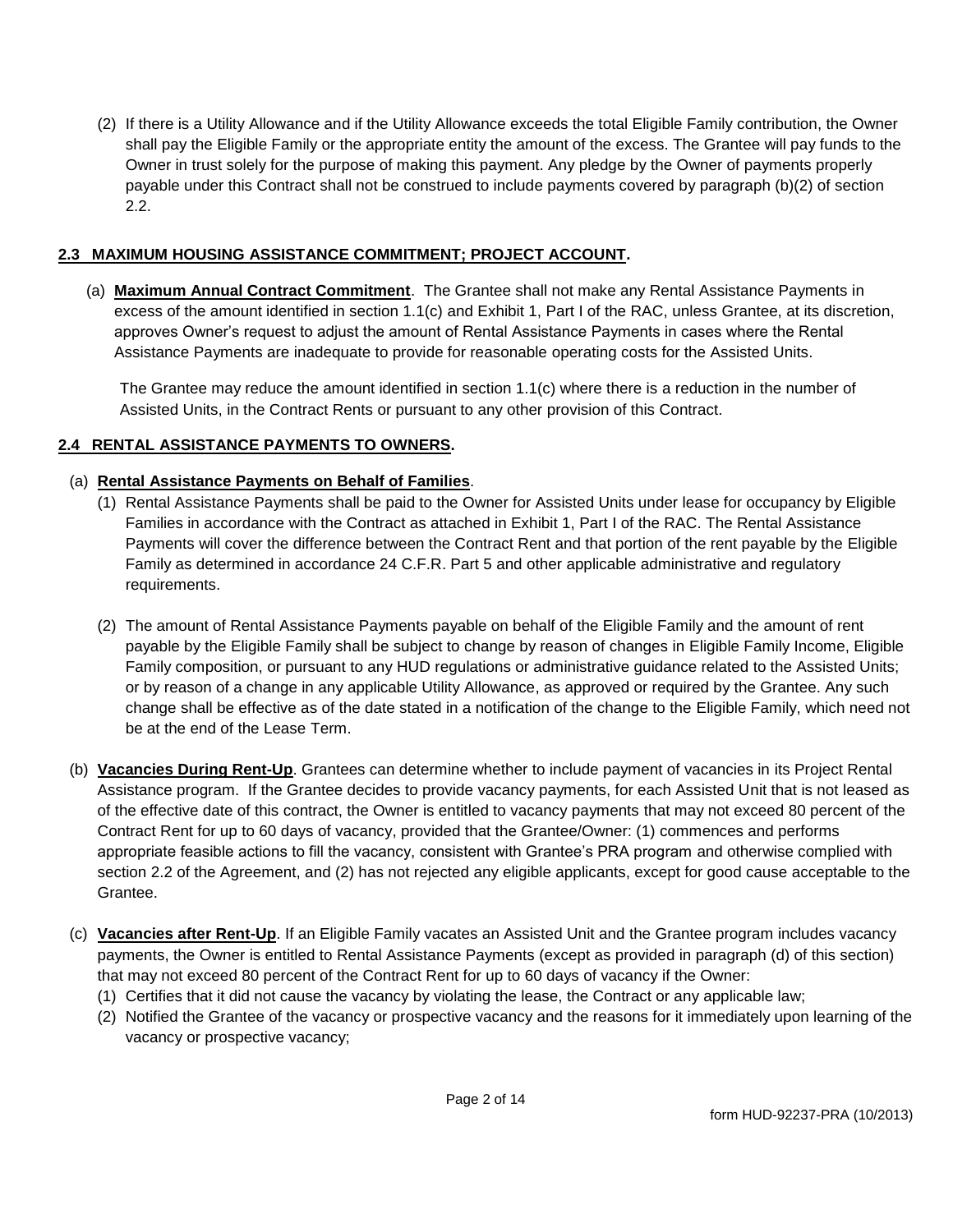- (3) Has fulfilled and continues to fulfill the requirements under this Contract; and
	- (i) Commence and perform appropriate feasible actions to fill the vacancy, consistent with the Grantee's PRA program; and
	- (ii) Has not rejected any eligible applicant, except for good cause acceptable to the Grantee.
- (4) Certifies that any eviction of an Eligible Family resulting in a vacancy was carried out in compliance with section 2.9.
- (d) **Vacancies for Longer than 60 Days.** If an Assisted Unit continues to be vacant for more than 60 consecutive days either during rent-up or after rent-up the Owner shall not be entitled to any additional payments under 2.4(b)-(c). Grantee and Owner shall comply with any administrative requirements imposed by HUD as related to vacancies for the Section 811 Project Rental Assistance program.
- (e) **Grantee Not Obligated for the Eligible Family's Rent**. The Grantee has not assumed any obligation for the amount of rent payable by any Eligible Family or the satisfaction of any claim by the Owner against any Eligible Family other than in accordance with section 2.4 of this Contract. The financial obligation of the Grantees is limited to making Rental Assistance Payments on behalf of Eligible Families in accordance with this Contract.

### (f) **Owner's Monthly Requests for Payments**.

- (1) The Owner shall submit monthly requests to the Grantee or as directed by the Grantee for Rental Assistance Payments. Each request shall set forth: (i) the name of each Eligible Family and the address and/or number of the unit leased by the Eligible Family; (ii) the address and/or the number of each unit, if any, not leased to Families for which the Owner is claiming payments; (iii) the Contract Rent as set forth for each unit for which the Owner is claiming payments as listed in (1) Exhibit 1, Part I of the RAC for the initial year, and (2) the Grantee approved Rent Schedule (form HUD-92458) for subsequent years; (iv) the amount of rent payable by the Eligible Family leasing the unit; and (v) the total amount of Rental Assistance Payments requested by the Owner.
- (2) Each of the Owner's monthly requests shall contain a certification by it that to the best of its knowledge and belief (i) the Assisted Units are in Decent, Safe, and Sanitary condition, (ii) all the other facts and data on which the request for funds is based are true and correct, (iii) the amount requested has been calculated in accordance with the provisions of this Contract and is payable under the Contract, (iv) none of the amount claimed has been previously claimed or paid under this Contract, and (v) the Owner has not received and will not receive any payments or other consideration from the Eligible Family, the Grantee, HUD, or any other public or private source for the Assisted Unit beyond that authorized in this Contract and the lease.
- (3) If the Owner has received an excessive payment, the Grantee, in addition to any other rights to recovery, may deduct the amount from any subsequent payment or payments.
- (4) The Owner's monthly requests for Rental Assistance Payments are subject to penalty under 18 U.S.C. 1001, which provides, among other things, that whoever knowingly and willfully makes or uses a document or writing containing any false, fictitious, or fraudulent statement or entry, in any matter within the jurisdiction of any department or agency of the United States, shall be fined not more than \$10,000 or imprisoned for not more than five years, or both.

## **2.5 MAINTENANCE, OPERATION AND INSPECTION.**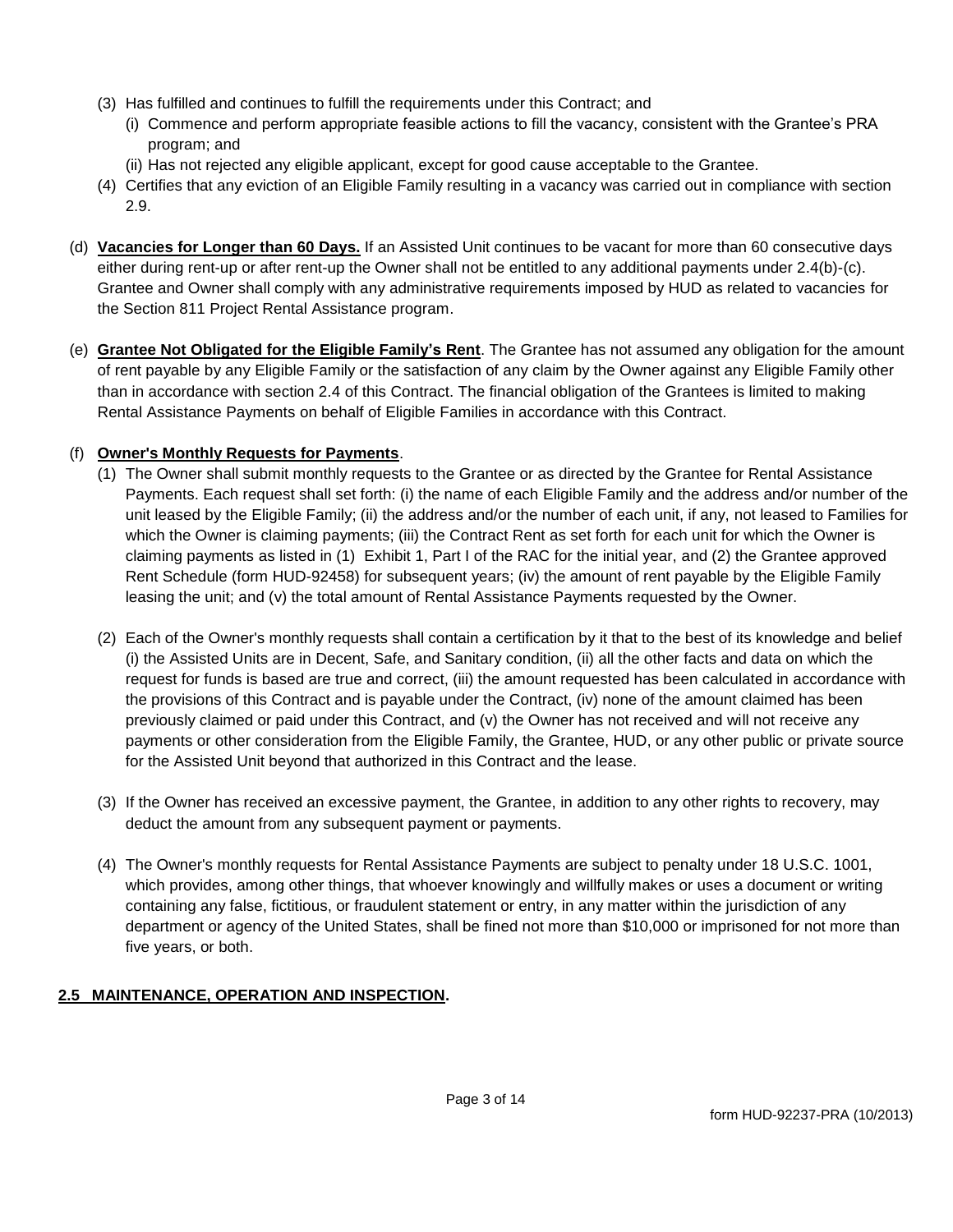(a) **Maintenance and Operation**. The Owner agrees to maintain and operate the Assisted Units and related facilities in a Decent, Safe, and Sanitary condition in accordance with the requirements in 24 CFR part 5, subpart G including the provision of all the services, maintenance and utilities set forth in section 1.1(e). The Owner also agrees to comply with the lead-based paint regulations at 24 CFR Part 35. If the Grantee determines that the Owner is not meeting one or more of these obligations, the Grantee shall have the right to take action under section 2.19(b).

## (b) **Inspection**.

- (1) Prior to occupancy of any Assisted Unit by an Eligible Family, the Owner and the Eligible Family shall inspect the Assisted Unit and certify, on a form prescribed or approved by the Grantee, that the Assisted Unit is in Decent, Safe, and Sanitary condition in accordance with the criteria provided in the form. The Owner shall keep a copy of this inspection and make part of the lease as an attachment to the lease.
- (2) The Owner shall perform unit inspections of the Assisted Units on at least an annual basis to determine whether the appliances and equipment in the unit are functioning properly and to access whether a component needs to be repaired or replaced. This will ensure that the Owner is meeting its obligation to maintain the Assisted Units in Decent, Safe, and Sanitary condition.
- (3) In addition to annual Owner inspections described in 2.5(b)(2) above, a physical inspection pursuant to Uniform Physical Condition Standards (UPCS) must also be performed of the Assisted Units and related facilities at a frequency that conforms to the property's other existing federal or state housing programs, but at least every 3 years, and at such other times as may be necessary. If multiple federal or state housing programs are layered at the property, the frequency of the physical inspection shall be determined by the most stringent UPCS standard, with a minimum of every 3 years.
- (c) **Units Not Decent, Safe, and Sanitary**. If the Grantee notifies the Owner that it has failed to maintain an Assisted Unit in a Decent, Safe, and Sanitary condition and the Owner fails to take corrective action within the time prescribed in the notice, the Grantee may exercise any of its rights or remedies under the Contract, including reduction or suspension of Rental Assistance Payments.
- (d) **Notification of Abatement**. Any reduction or suspension of Rental Assistance Payments shall be effective as provided in written notification to the Owner. The Owner shall promptly notify the Eligible Family of any such abatement.
- (e) **Overcrowded and Underoccupied Units**. Where the Grantee determines a unit is larger or smaller than appropriate for an Eligible Family, the Owner agrees to correct the situation in accordance with PRA Program requirements and HUD guidelines in effect at the time of the determination.
- (f) **Accessibility Requirements.** The Owner agrees to maintain the Assisted Units and related facilities in compliance with the following accessibility requirements as applicable at the time of construction or rehabilitation: HUD Uniform Physical Condition Standards at 24 CFR 5.703, the Uniform Federal Accessibility Standards at 24 CFR 40.7, section 504 of the Rehabilitation Act of 1973 as implemented by 24 CFR part 8, the design and construction requirements of the Fair Housing Act and HUD's implementing regulations at 24 CFR part 100.

## **2.6 FINANCIAL REQUIREMENTS.**

(a) The Grantee is required to submit to HUD audited annual financial statements that comply with the requirements of OMB Circular A-133. The Grantee shall establish control measures with the Owner to meet the Grantee's financial requirements. The Owner agrees to the Grantee's control measures.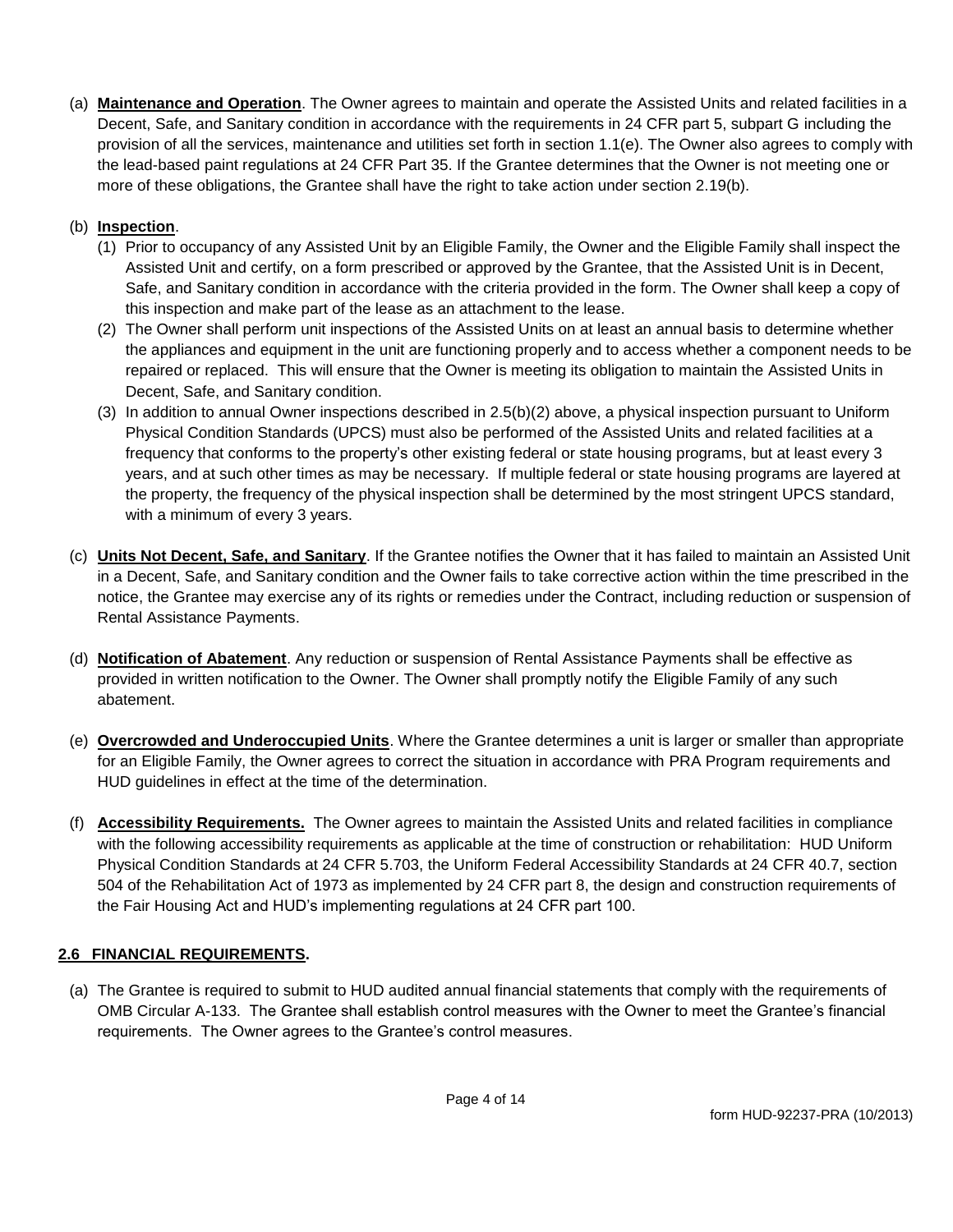#### **2.7 INITIAL RENTS; RENT ADJUSTMENTS.**

(a) With respect to the initial rents, Grantee and Owner agrees that in no circumstance may the initial RAC rent level exceed the applicable Section 8 Fair Market Rent (FMR) level as determined by HUD, unless such rent level is substantiated by a market study that has been prepared in accordance with the requirements of a state housing agency or of Chapter 9 of HUD"s Section 8 Renewal Guide or as approved by HUD. In cases where the initial RAC rent level exceeds applicable Fair Market Rent, Exhibit 1 shall identify how the initial rent settings were determined, as approved by HUD.

#### (b) **Annual Adjustments.**

- (1) After initial rent setting made in the first year of the Contract, subsequent rents shall be adjusted annually based on [CHECK ONE BOX ONLY]:
	- [ ] HUD's Operating Cost Adjustment Factor (OCAF).

[ ] other operating cost index as has been adopted by the Grantee for purposes of subsidizing affordable housing, as approved by HUD and as further described in Exhibit 2.

- [ ] other means as may be approved by HUD, and as further described in Exhibit 2.
- (2) Upon request from the Owner to the Grantee, Contract Rents will be adjusted on the anniversary date of the Contract in accordance with this Contract. Within the first year of the Contract and with approval from HUD, the Owner may request to align their Contract anniversary date with existing federal or state housing programs layered at the property.
- (3) Contract Rents may be adjusted upward or downward, as may be appropriate; however, in no case shall the annual adjustment result in Contract Rents less than the Contract Rents on the effective date of the Contract.
- (c) **Funding of Adjustments**. Rental Assistance Payments will be made in amounts commensurate with Contract Rent adjustments under this section up to the maximum amount authorized under section 2.3(a) of this Contract.
- (d) **Overall Limitation**. Notwithstanding any other provision of this Contract, adjustments after Contract execution shall not result in higher rents charged for Assisted Units as compared to the unassisted units, as determined by Grantee.
- (e) **Incorporation of Rent Adjustment**. Any adjustment in Contract Rents shall be incorporated into a Rental Schedule (form HUD-92458) establishing the effective date of the adjustment.

#### **2.8 LEASING OF UNITS.**

- (a) **Compliance with Equal Opportunity Requirements**. Projects shall be managed and in accordance with all applicable EEO requirements.
- (b) **Security Deposits**.
	- (1) The Owner may collect a security deposit from the family.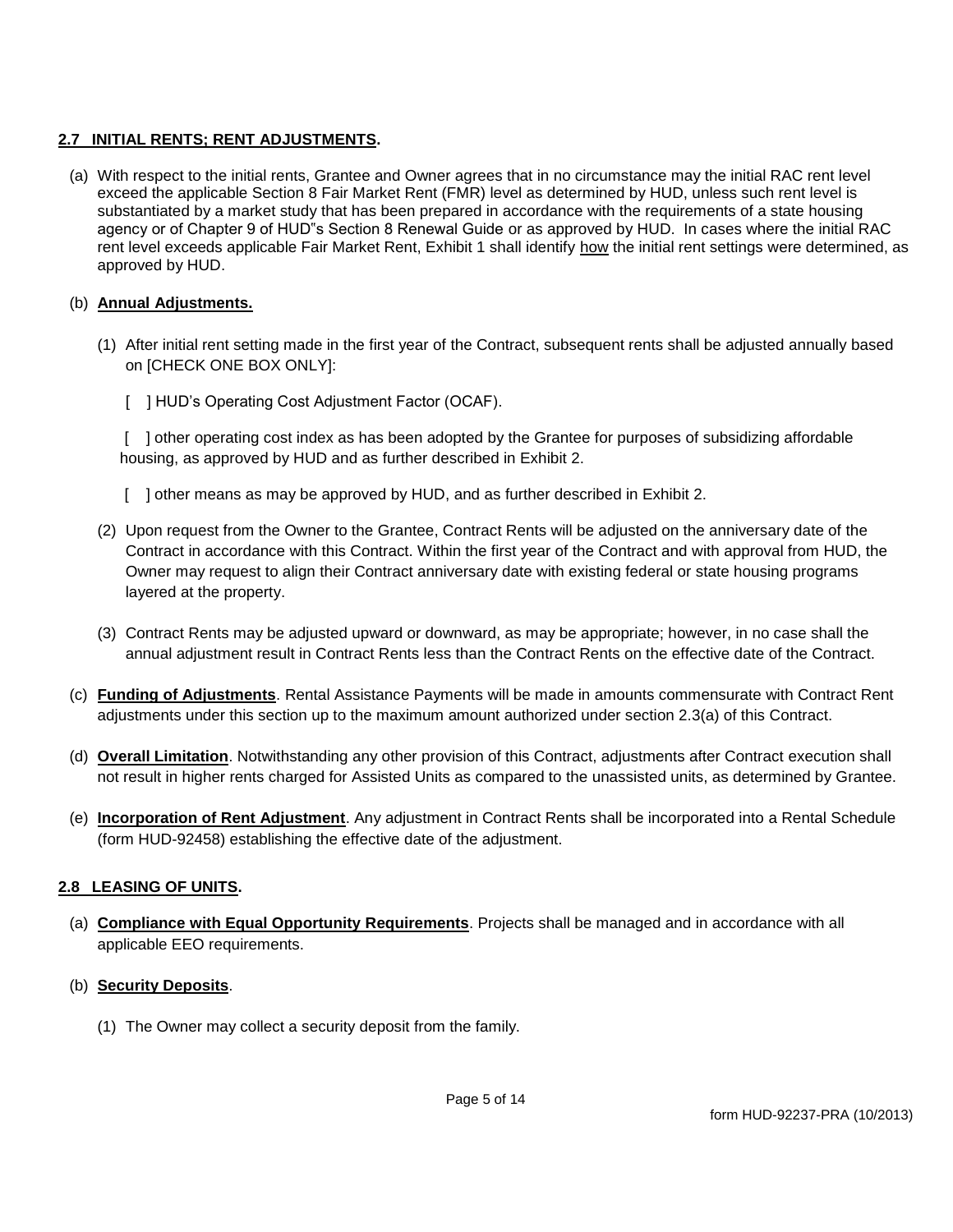- (2) The Owner must comply with HUD Security Deposit requirements, which may change from time to time, regarding security deposits from a tenant.
- (3) When the family moves out of the contract unit, the Owner, subject to State and local law, may use the security deposit, including any interest on the deposit, in accordance with the lease, as reimbursement for any unpaid tenant rent, damages to the unit or other amounts which the family owes under the lease. The Owner must give the family a written list of all items charged against the security deposit and the amount of each item. After deducting the amount used as reimbursement to the Owner, the Owner must promptly refund the full amount of the balance to the family.
- (4) If the security deposit is not sufficient to cover amounts the family owes under the lease, the Owner may seek to collect the balance from the tenant.

### (c) **Eligibility, Selection and Admission of Families**.

- (1) The Owner shall be responsible for the screening of Eligible Families, in accordance with a grantee-approved tenant selection plan, from among those referred to the Owner by Grantee or their designee. Additionally, Owner shall be responsible for the determination of income eligibility of applicants, computation of the amount of Rental Assistance Payments on behalf of each selected Eligible Family and of total Eligible Family contributions and recordkeeping in accordance with applicable HUD regulations and requirements.
- (2) The Owner shall not charge any Eligible Family any amount in excess of the total Eligible Family contribution.
- (3) The Owner must lease Assisted Units only to Eligible Families. The Owner must inform the Grantee or their designee of a vacancy and hold the unit open for a reasonable period of time. If no Eligible Tenants are identified within a reasonable period of time, as determined by the Grantee, the Owner may lease the unit to families which are not eligible for the PRA Program; this household is not entitled to the benefit of the rental assistance. If the number of occupied PRA Assisted Units at the property falls below the total number of units listed in Exhibit 1 of Part I of the RAC, the Owner will designate the next available appropriate unit as an Assisted Unit until the total number of occupied Assisted Units meets the total number listed in Exhibit 1 of Part I of the RAC.
- (4) The Lease entered into between the Owner and the Eligible Family shall be on the form as prescribed by HUD.
- (5) (i) The Owner shall make a reexamination of Eligible Family income, composition, and the extent of medical or other unusual expenses incurred by the Eligible Family at least annually, and appropriate redeterminations shall be made by the Owner of the amount of Eligible Family contribution and the amount of Rental Assistance Payment, in accordance with applicable HUD regulations and requirements.
	- (ii) If an Eligible Family reports a change in income or other circumstances that would result in a decrease/increase of total Eligible Family contribution between regularly scheduled reexaminations, the Owner, upon receipt of verification of the change, must promptly make appropriate adjustments in the total Eligible Family contribution.
	- (iii) An Eligible Family's eligibility for Rental Assistance Payments continues until the total Eligible Family contribution equals the total housing expense for the unit it occupies. The termination of availability at this point will not affect the Eligible Family's other rights under the lease nor preclude resumption of payments as a result of later changes in income or other circumstances during the term of this Contract.
- (6) The Owner shall maintain as confidential all information relating to PRA Demo applicants and Eligible Families, the disclosure of which would constitute an unwarranted invasion of personal privacy.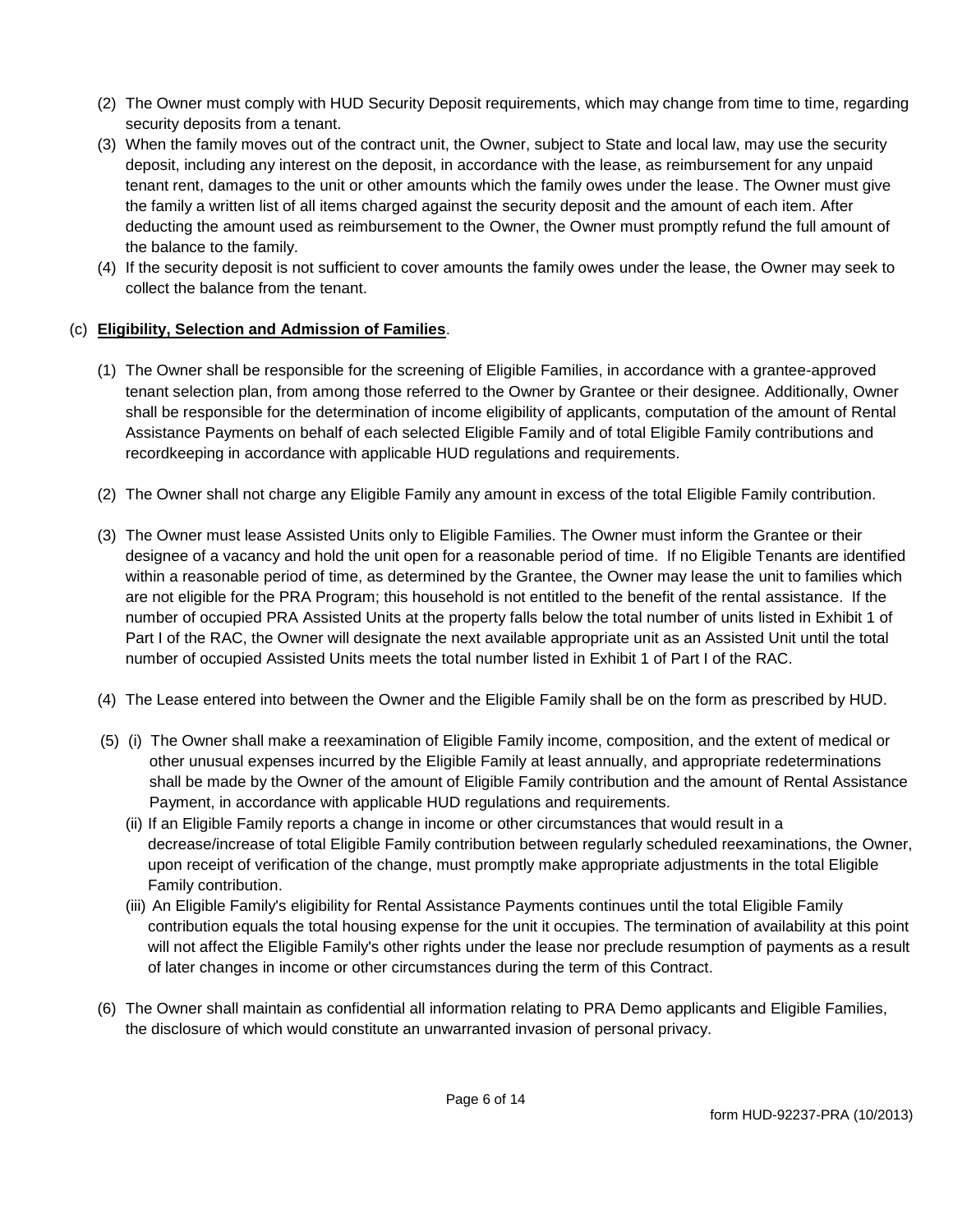- (d) **Rent Redetermination after Adjustment in Utility Allowance**. Consistent with section 2.7 and any HUD administrative requirements related to Utility Allowance, Owner agrees to adjust the rents of assisted Eligible Families in cases where there is a Utility Allowance adjustment.
- (e) **Processing of Applications and Complaints**. The Owner shall process applications for admission, notifications to applicants, and complaints by applicants in accordance with applicable Grantee requirements and shall maintain records and furnish such copies or other information as may be required by HUD or the Grantee.
- (f) **Review: Incorrect Payments**. In making Rental Assistance Payments to Owners, the Grantee will review the Owner's determinations under this section. If as a result of reviews, audits or information received by the Grantee, it is determined that the Owner has received improper or excessive Rental Assistance Payments, the Grantee shall have the right to deduct the amount of such overpayments from any amounts otherwise due the Owner, or otherwise effect recovery.

### **2.9 Termination of Tenancy or PRA Demo Rental Assistance by the Owner.**

The Owner agrees not to terminate any tenancy of or assistance on behalf of an assisted Eligible Family except in accordance with the lease, all applicable HUD regulations and other requirements in effect at the time of the termination, and any State and local law.

## **2.10 NONDISCRIMINATION.**

- (a) **General**. The Owner shall not in the selection of Eligible Families, in the provision of services, or in any other manner, discriminate against any person on the grounds of race, color, creed, religion, sex, handicap, familial status, or national origin.
- (b) **The Fair Housing Act**. The Owner shall comply with all requirements imposed by the Fair Housing Act, which prohibits discrimination in the sale, rental, financing and advertising of housing on the basis of race, color, religion, sex, handicap, familial status, or national origin, and any related rules and regulations.
- (c) **Title VI of the Civil Rights Act of 1964 and Executive Order 11063**. The Owner shall comply with all requirements imposed by Title VI of the Civil Rights Act of 1964, 42 U.S.C. 2000d. et seq.; the HUD Regulations issued thereunder, 24 CFR, Subtitle A, Part 1; the HUD requirements pursuant to these regulations; and Executive Order 11063 and any regulations and requirements issued thereunder, to the end that, in accordance with that Act, Executive Order 11063, and the regulations and requirements of HUD, no person in the United States shall, on the grounds of race, color, creed, or national origin, be excluded from participation in, or be denied the benefits of, the Rental Assistance Payments Program, or be otherwise subjected to discrimination. This provision is included pursuant to the regulations of HUD, 24 CFR, Subtitle A, Part 1 issued under Title VI of the Civil Rights Act of 1964, HUD regulations issued pursuant to Executive Order 11063 and the HUD requirements pursuant to the regulations. The obligation of the Owner to comply therewith inures to the benefit of the United States of America, HUD, any of which shall be entitled to invoke any remedies available by law to redress any breach or to compel compliance by the Owner.
- (d) **Section 504 of the Rehabilitation Act of 1973**. The Owner shall comply with all the requirements imposed by section 504 of the Rehabilitation Act of 1973, as amended, and any related rules and regulations. Section 504 provides that no qualified handicapped person shall, on the basis of handicap, be excluded from participation in, be denied the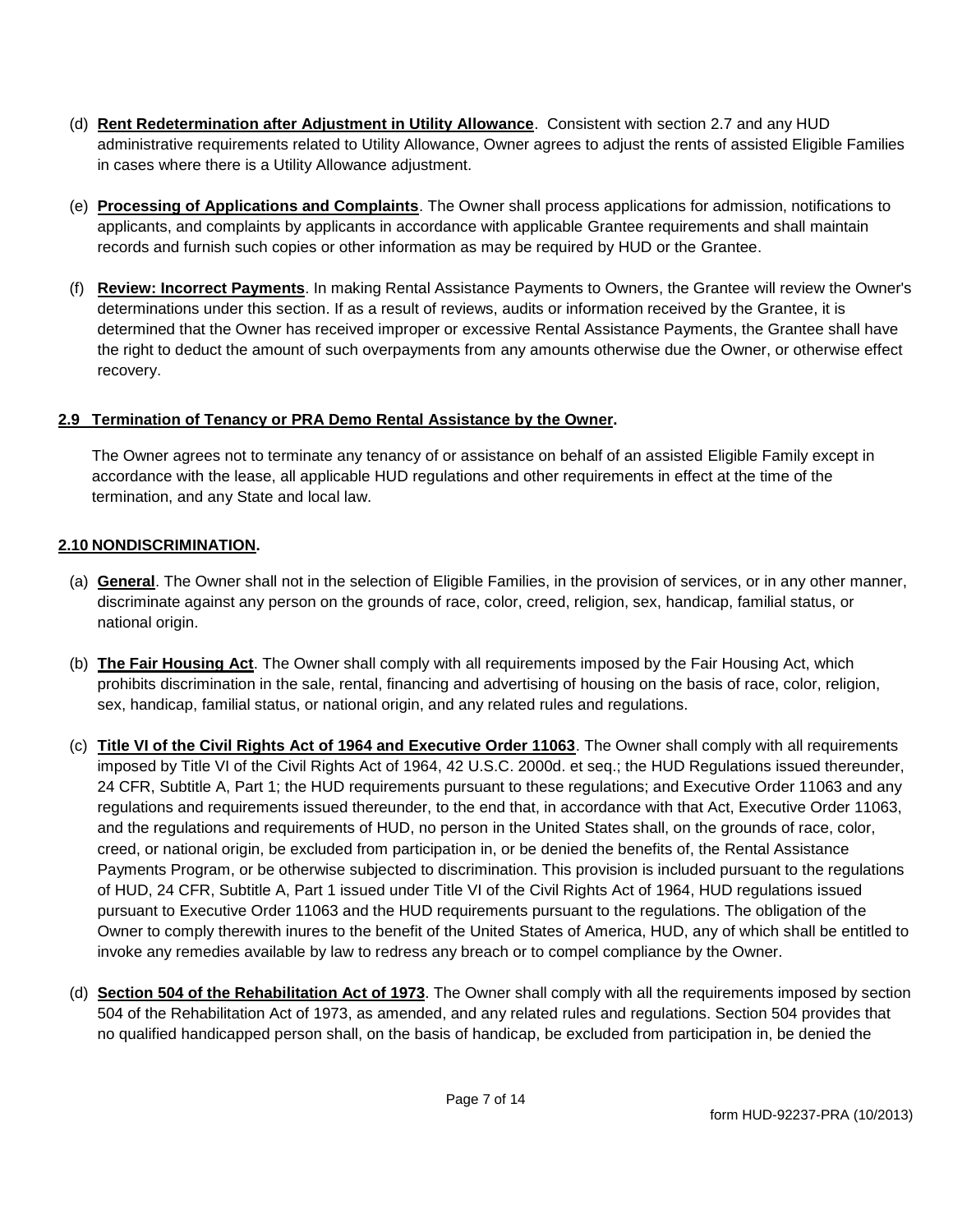benefits of, or otherwise be subjected to discrimination under any program or activity which receives or benefits from Federal financial assistance. Accordingly, the Owner shall not discriminate against any qualified handicapped person on the basis of handicap.

#### (e) **Employees of Owner**.

(1) In carrying out the obligations under this Contract, the Owner will not discriminate against any employee or applicant for employment because of race, color, creed, religion, sex, handicap, familial status, or national origin. The Owner will take affirmative action to ensure that applicants are employed, and that employees are treated during employment, without regard to race, color, creed, religion, sex, handicap, familial status, or national origin. Such action shall include, but not be limited to, the following: employment, upgrading, demotion, or transfer; recruitment or recruitment advertising; layoff or termination; rates of pay or other forms of compensation; and selection for training, including apprenticeship.

The Owner agrees to post in conspicuous places, available to employees and applicants for employment, notices to be provided by HUD setting forth the provisions of this nondiscrimination clause. The Owner will in all solicitations or advertisements for employees placed by or on behalf of the Owner state that all qualified applicants will receive consideration for employment without regard to race, color, creed, religion, sex, handicap, familial status, or national origin.

### **2.11 COOPERATION IN EQUAL OPPORTUNITY COMPLIANCE REVIEWS.**

The Owner and the Grantee agree to cooperate with HUD in the conducting of compliance reviews and complaint investigations pursuant to or permitted by all applicable civil rights statutes, Executive Orders, and rules and regulations.

#### **2.12 FLOOD INSURANCE**.

Flood insurance is required in areas designated by FEMA's Flood Insurance Rate Maps as the 100-year floodplain. If Flood insurance is required, the Owner agrees that the project will be covered, during its anticipated economic or useful life, by flood insurance under the National Insurance Program in an amount at least equal to its development or project cost (less estimated land cost) or to the maximum limit of coverage made available with respect to the particular type of property under the National Flood Insurance Act of 1968, whichever is less.

### **2.13 CLEAN AIR ACT AND FEDERAL WATER POLLUTION CONTROL ACT.**

In compliance with regulations issued by the Environmental Protection Agency (EPA), 40 CFR Part 15, pursuant to the Clean Air Act, as amended ("Air Act"), 42 U.S.C. 7401, et seq., the Federal Water Pollution Control Act, as amended ("Water Act"), 33 U.S.C. 1251, et seq., and Executive Order 11738, the Owner agrees to:

- (a) Not utilize any facility in the performance of this Contract or any nonexempt subcontractor which is listed on the EPA List of Violating Facilities pursuant to section 15.20 of the regulations;
- (b) Promptly notify the Grantee of the receipt of any communication from the EPA indicating that a facility to be utilized for the Contract is under consideration to be listed on the EPA List of Violating Facilities;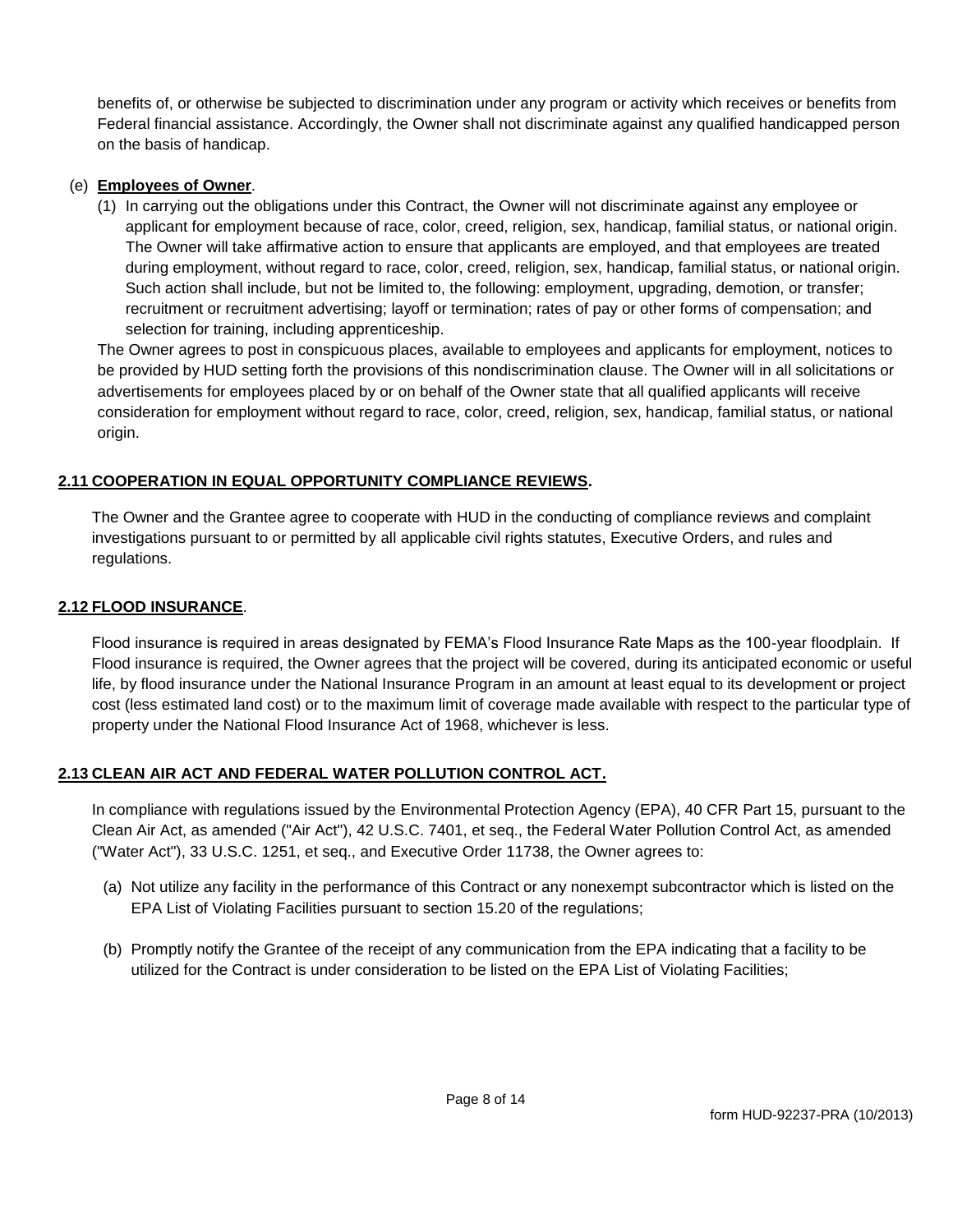- (c) Comply with all the requirements of section 114 of the Air Act and section 308 of the Water Act relating to inspection, monitoring, entry, reports, and information, as well as all other requirements specified in section 114 of the Air Act and section 308 of the Water Act, and all regulations and guidelines issued thereunder; and
- (d) Include or cause to be included the provisions of this Contract in every nonexempt subcontract, and take such action as HUD may direct as a means of enforcing such provisions.

#### **2.14 REPORTS AND ACCESS TO PREMISES AND RECORDS.**

- (a) The Owner shall furnish any information and reports pertinent to this Contract as reasonably may be required from time to time by HUD and the Grantee.
- (b) The Owner shall permit HUD and the Grantee or any of their duly authorized representatives to have access to the premises and, for the purpose of audit and examination, to have access to any books, documents, papers and records of the Owner that are pertinent to compliance with this Contract, including the verification of information pertinent to the Rental Assistance Payments.

### **2.15 DISPUTES.**

- (a) Grantee's determinations with respect to the Assisted Units which are consistent with this Agreement and any applicable HUD requirements will generally not be overturned by HUD. Grantee and Owner are encouraged to resolve disputes through negotiations and mediation, if necessary. However, in the event a dispute may lead to potential default by either party resulting from an ambiguity under this Agreement, the Grantee and the Owner may submit to the HUD a request for clarification of the contract term(s) or utilize an alternative dispute resolution process agreed to by both parties and implemented consistent with this section of the RAC. Grantee and the Owner shall explain in writing the underlying facts and the contract term(s) in dispute. HUD shall review inquiry and: (i) agree that a contract term ambiguity exists and make a final determination on the matter; or (ii) conclude no contract term ambiguity exists or conclude the dispute is outside the scope of HUD review and make no determination as to the issue(s) presented.
- (b) The decision of the HUD will not be reviewable unless, within 30 calendar days from the date of receipt of the HUD determination, either party mails or otherwise furnishes to the Secretary of Housing and Urban Development a written appeal with written justification. Both parties shall proceed diligently with the performance of the Contract and in accordance with the decision of HUD pending resolution of the appeal.

#### **2.16 INTEREST OF MEMBERS, OFFICERS, OR MEMBERS OF LOCAL GOVERNING BODY, OR OTHER PUBLIC OFFICIALS:**

- (a) No person or entity in the following clauses shall have an interest, direct or indirect, in this Agreement or in any proceeds or benefits arising from it, during his or her tenure or for one year thereafter.
	- (1) any member or officer of the Grantee, except where his or her interest is as a tenant;
	- (2) (i) any employee of the Grantee who formulates policy or influences decisions with respect to the PRA Demo project;
		- (ii) any other employee of the Grantee, except where his or her interest is as a tenant;
	- (3) any member of the governing body or the executive officer of the locality (city or county) in which the project is situated;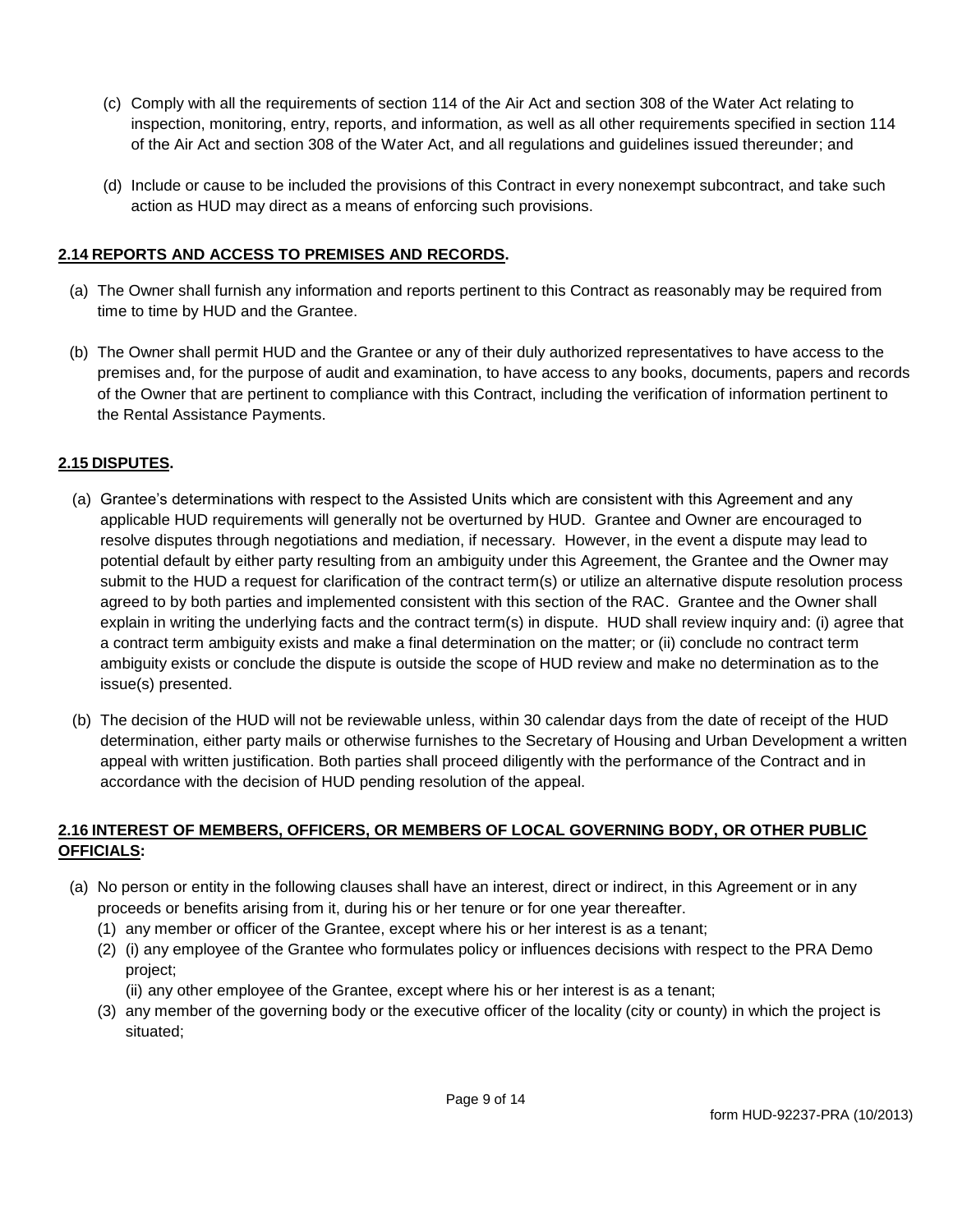- (4) any member of the governing body or executive officer of the locality (city or county) in which the Grantee was activated;
- (5) any other State or local public official (including State legislators), who exercise any functions or responsibilities with respect to the PRA Demo project;
- (6) any Grantee, where any of its members, officers, or employees has a personal interest in the project (except an employee who does not formulate policy or influence decisions with respect to the PRA Demo project may have an interest as a tenant).
- (b) Members of the classes described in paragraph (a) who involuntarily acquire an interest in the PRA Demo program or in a PRA Demo project, or who had acquired prior to the beginning of their tenure any such interest, must disclose any interest or perspective interest to the Grantee and the HUD Headquarters and may, with appropriate justification, if consistent with State law, apply through the Grantee for a waiver. The Grantee will review the waiver request and forward their recommendation to HUD Headquarters.
- (c) No person to whom a waiver is granted shall be permitted (in his or her capacity as member of a class described in paragraph (a) to exercise responsibilities or functions with respect to an Agreement or a Contract executed, or to be executed, on his or her behalf, or with respect to an Agreement or a Contract to which this person is a party.
- (d) The provisions of paragraphs (a) through (c) of this section shall not apply to a utility service if the rates are fixed or controlled by a governmental agency.

## **2.17 INTEREST OF MEMBER OR DELEGATE TO CONGRESS.**

No member of or delegate to the Congress of the United States of America or resident commissioner shall be admitted to any share or part of this Contract or to any benefits which may arise from it.

### **2.18 ASSIGNMENT, SALE OR FORECLOSURE.**

- (a) The Owner agrees that it has not made and will not make any sale, assignment, or conveyance or transfer in any fashion, of this Contract, without the prior written consent of Grantee which shall not be unreasonably withheld.
- (b) The Owner and the party signing this Contract on behalf of the Owner represent that they have the authority of all of the parties having ownership interests in the Owner to agree to this provision on their behalf and to bind them with respect to it.
- (c) Except where otherwise approved by Grantee, this Contract shall continue in effect and Rental Assistance Payments will continue in accordance with the terms of the Contract in the event:
	- (1) Of assignment, sale, or other disposition of the project or this Contract,
	- (2) Of foreclosure, including foreclosure by HUD,
	- (3) Of assignment of the mortgage or deed in lieu of foreclosure,
	- (4) The Grantee takes over possession, operation or ownership,

### **2.19 DEFAULTS BY GRANTEE AND/OR OWNER.**

(a) **Rights of Owner if Grantee Defaults under Contract**.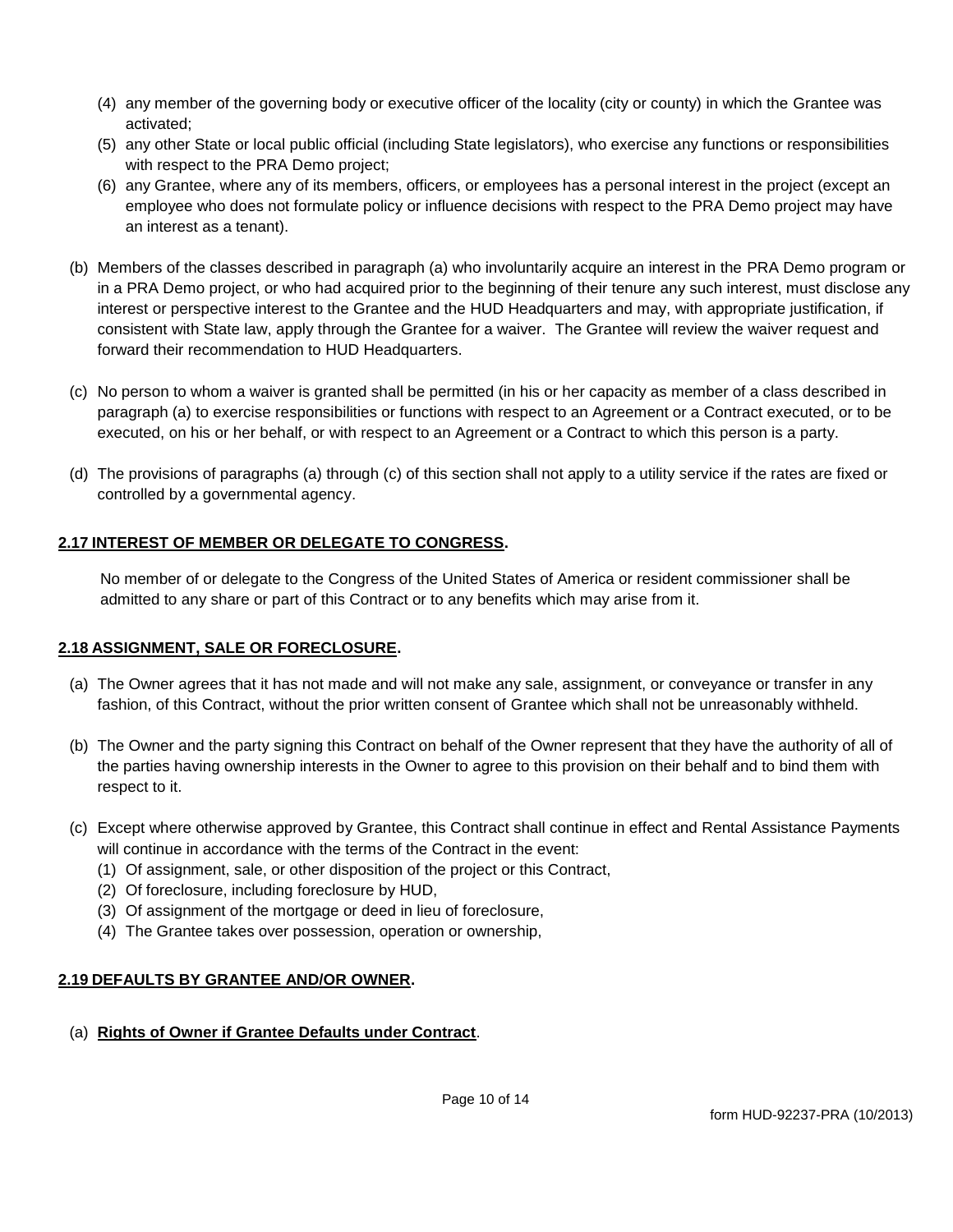- (1) Events of Default. The occurrence of any of the following events constitutes a default:
	- (i) If the Grantee fails to perform or observe any term or condition of this Contract;
	- (ii) If the Contract is held to be void, voidable, or ultra vires;
	- (iii) If the power or right of the Grantee to enter into the Contract is drawn into question in any legal proceeding.
- (2) Owner Request for HUD Determination of Default. If the Owner believes that an event as specified in paragraph (a)(1) has occurred, and the Owner is not in default, the Owner may, within 30 days of the initial occurrence of the event:
	- (i) Notify HUD of the occurrence of the event;
	- (ii) Provide supporting evidence of the default and of the fact that the Owner is not in default; and
	- (iii)Request HUD to determine whether there has been a default.
- (3) HUD Determination of Default and Curing of Default. HUD, after notice to the Grantee giving it a reasonable opportunity to take corrective action, or to demonstrate that it is not in default, shall make a determination whether the Grantee is in default and whether the Owner is not in default. If HUD determines that the Grantee is in default and that the Owner is not, HUD shall take appropriate action to require the Grantee to cure the default. If necessary for the prompt continuation of the project, HUD may assume the Grantee's rights and obligations under the Contract. HUD may, subject to appropriations and its ability to recover funds from the Grantee, pay Rental Assistance Payments with respect to the Assisted Units in accordance with this Contract until reassigned to another Grantee or returned to the original Grantee under this Agreement. All rights and obligations of the Grantee assumed by HUD will be returned to the same or another Grantee:
	- (i) when HUD is satisfied that all defaults have been cured and that the Assisted Units will thereafter be administered in accordance with all applicable requirements, or
	- (ii) when the Contract is at an end, whichever occurs sooner.
- (4) Enforcement by Owner. The provisions of this paragraph (a) are made for the benefit of the Owner and the Owner's other assignees, if any, who have been specifically approved by HUD prior to the assignment. These provisions shall be enforceable by these parties against HUD by suit at law or in equity.

## (b) **Rights of Grantee and HUD if Owner Defaults under Contract**.

- (1) Events of Default. A default by the Owner under this Contract shall result if:
	- (i) The Owner has violated or failed to comply with any provision of, or obligation under, this Contract or of any Lease, including failure to correct any deficiencies identified by the Grantee in connection with any inspection; or
	- (ii) The Owner has asserted or demonstrated an intention not to perform some or all of its obligations under this Contract or under any Lease.
- (2) Grantee Determination of Default. Upon a determination by the Grantee that a default has occurred, the Grantee shall notify the Owner, , of
	- (i) The nature of the default,
	- (ii) The actions required to be taken and the remedies to be applied on account of the default (including actions by the Owner and/or the lender to cure the default), and
	- (iii) The time within which the Owner and/or the lender shall respond with a showing that all the required actions have been taken.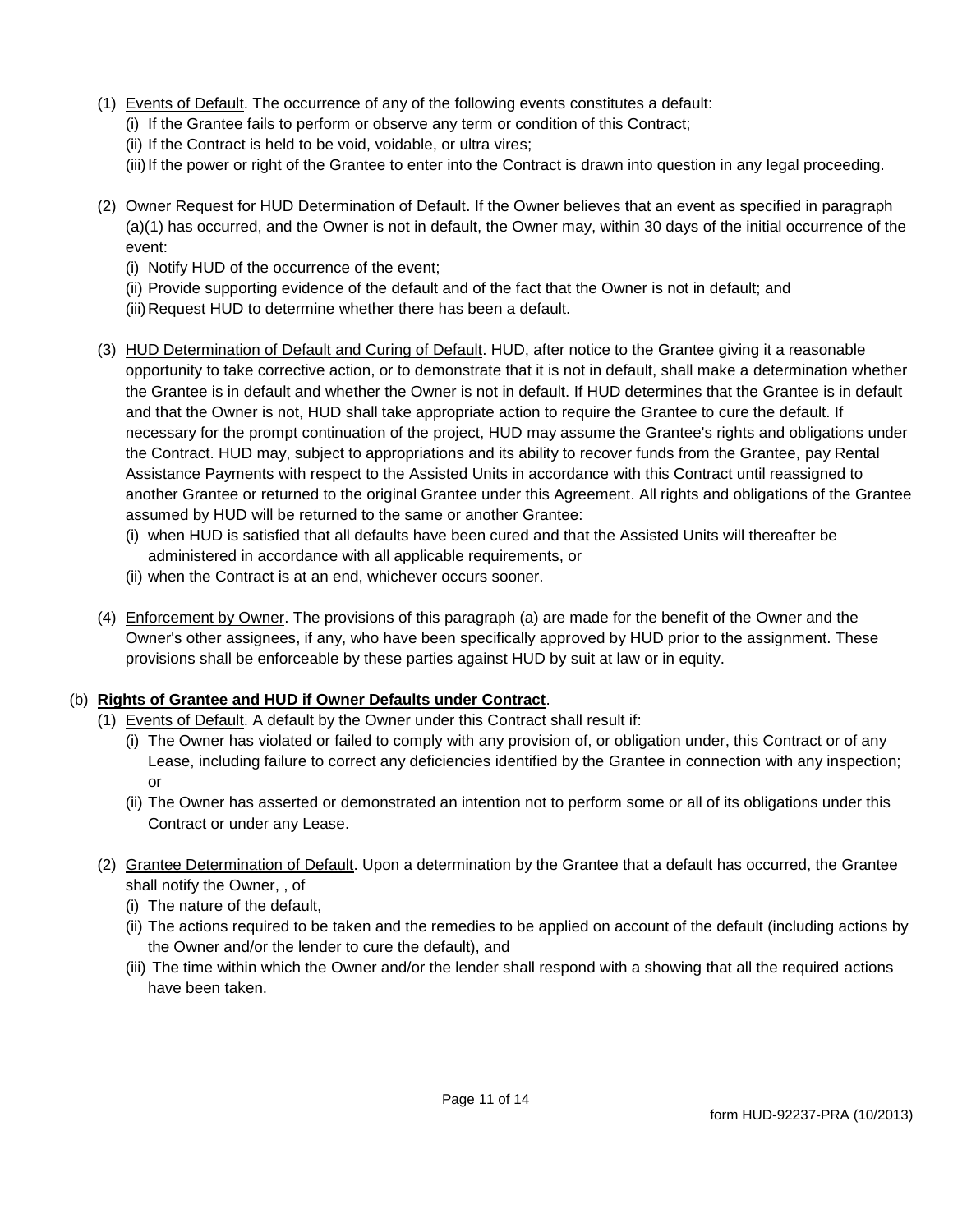If the Owner fails to respond or take action to the satisfaction of the Grantee, the Grantee shall have the right to take corrective action to achieve compliance, in accordance with paragraph (b)(3), or to take other corrective action to achieve compliance in its discretion, or as directed by HUD.

- (3) Corrective Actions. Pursuant to paragraph (b)(2) of this section the Grantee, in its discretion , may take the following corrective actions:
	- (i) Bring any action necessary to enforce any obligations of the Owner growing out of the project operation.
	- (ii) Apply to any court, State or Federal, for specific performance of this Contract, for an injunction against any violation of the Contract for such other relief as may be appropriate.
	- (iii)Reduce or suspend Rental Assistance Payments.
	- (iv)Recover any overpayments.
- (4) HUD Rights.
	- (i) Notwithstanding any other provisions of this Contract, in the event HUD determines that the Owner is in default of its obligations under the Contract, HUD shall notify Grantee, who shall take action on behalf of HUD. In the event that the Grantee does not take appropriate action as determined by HUD, HUD shall have the right, after notice to the Owner, the trustee, if any, and the Grantee giving them a reasonable opportunity to take corrective action, to proceed in accordance with paragraph (b)(3).
	- (ii) In the event HUD takes any action under this section, the Owner and the Grantee hereby expressly agree to recognize the rights of HUD under this Contract to the same extent as if the action(s) were taken by the Grantee.
- (c) **Remedies Not Exclusive and Non-Waiver of Remedies**. The availability of any remedy under this Contract, shall not preclude the exercise of any other remedy under this Contract or under any provisions of law, nor shall any action taken in the exercise of any remedy be considered a waiver of any other rights or remedies. Failure to exercise any right or remedy shall not constitute a waiver of the right to exercise that or any other right or remedy at any time.

#### **2.20 LEGAL RELATIONSHIP.**

The Owner is not the agent of the HUD. The RAC contract does not create or affect any relationship between HUD and any lender to the owner or any suppliers, employees, contractors or subcontractors used by the owner in connection with the implementation of the RAC contract.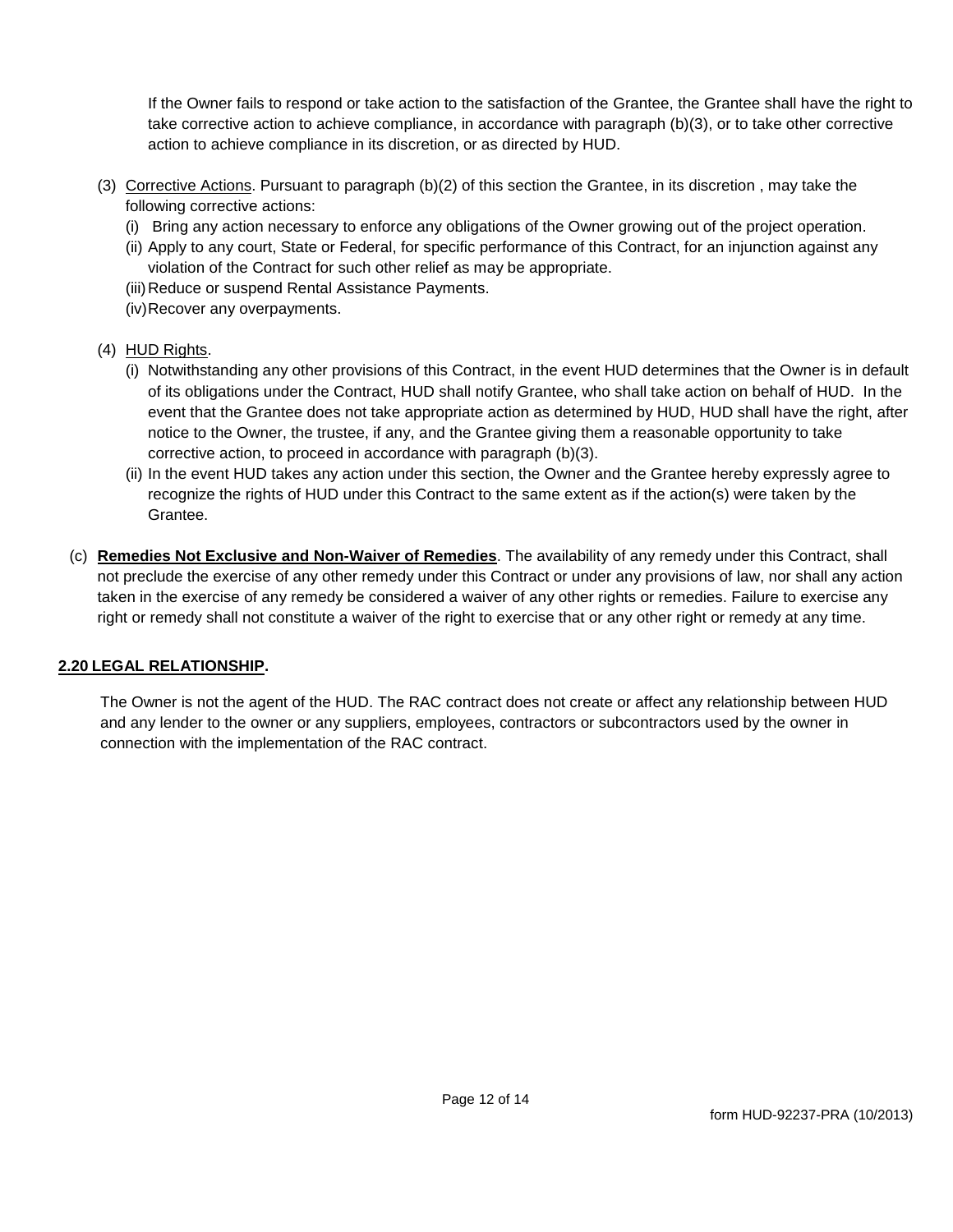**Exhibit 1: Initial Rent Setting Methodology, where applicable. [Exhibit 1 is not required if the initial RAC rent level does not exceed the applicable Section 8 Small Area Fair Market Rent or Fair Market Rent (FMR) level as determined by HUD.]**